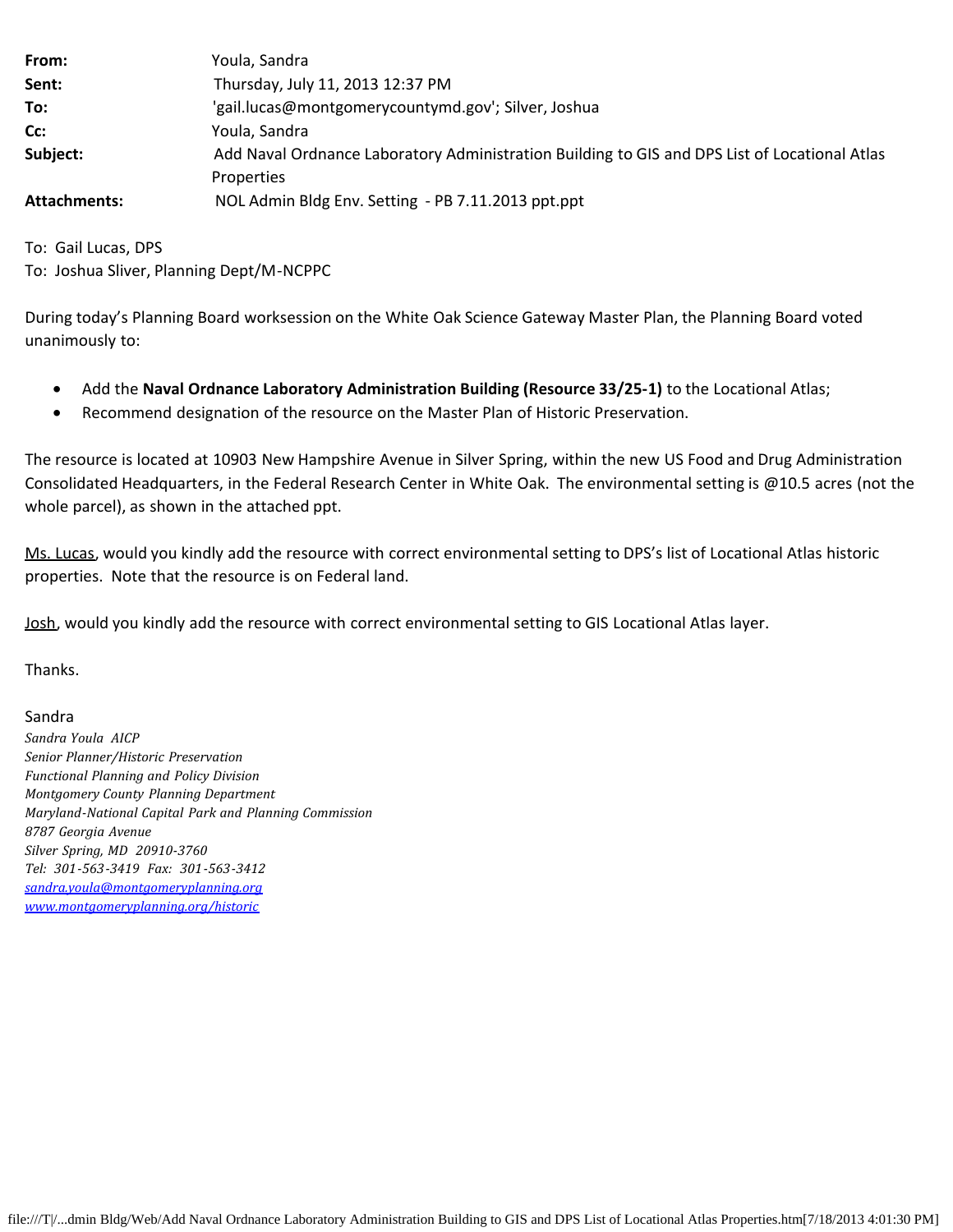## **NAVAL ORDNANCE LABORATORY ADMINISTRATION BUILDING**

**(Building 1, US Food and Drug Administration Consolidated Headquarters)**



10903 New Hampshire Avenue, White Oak, MD

**Results -- WOSG Planning Board Worksession 7.11.2013**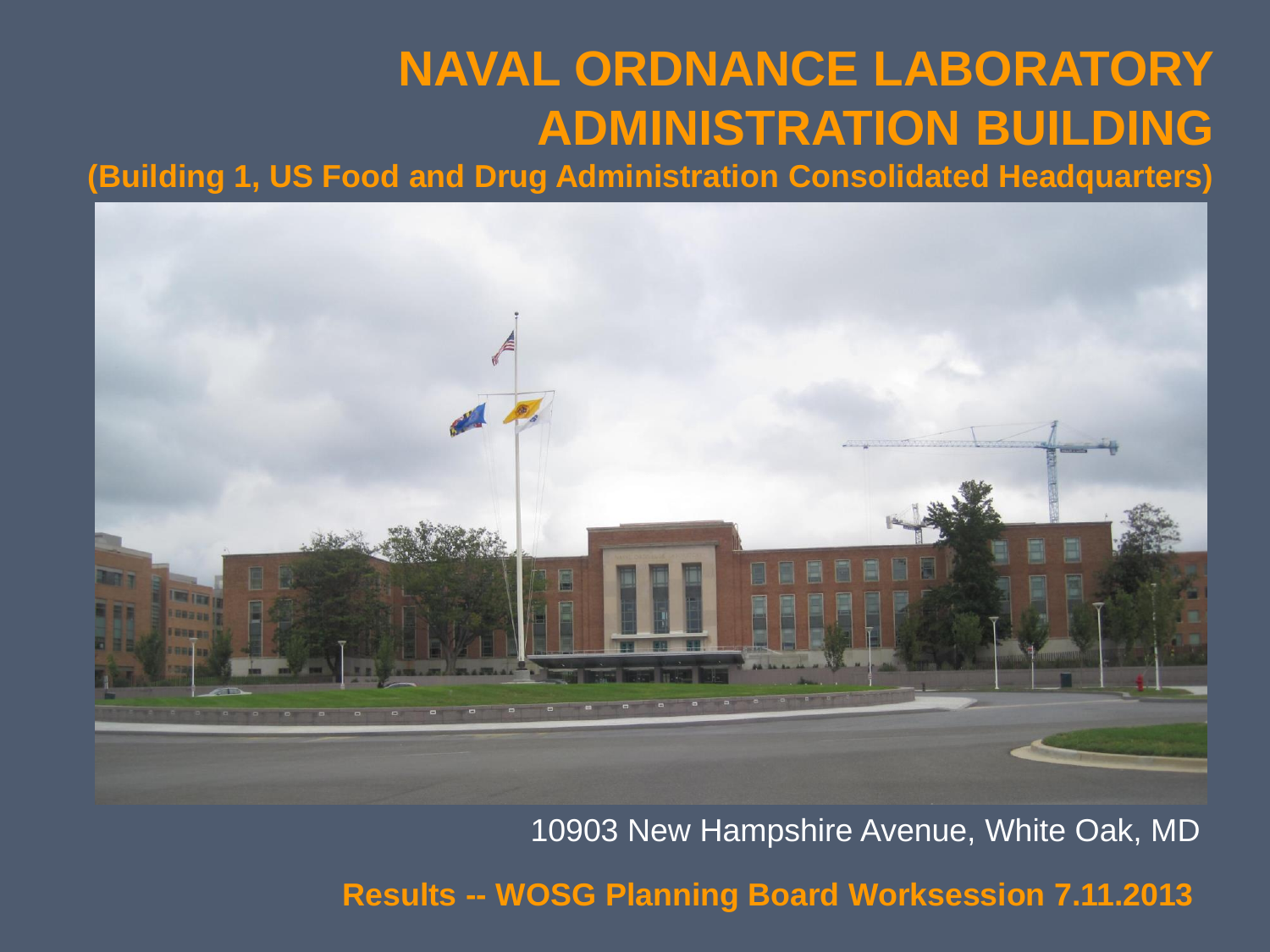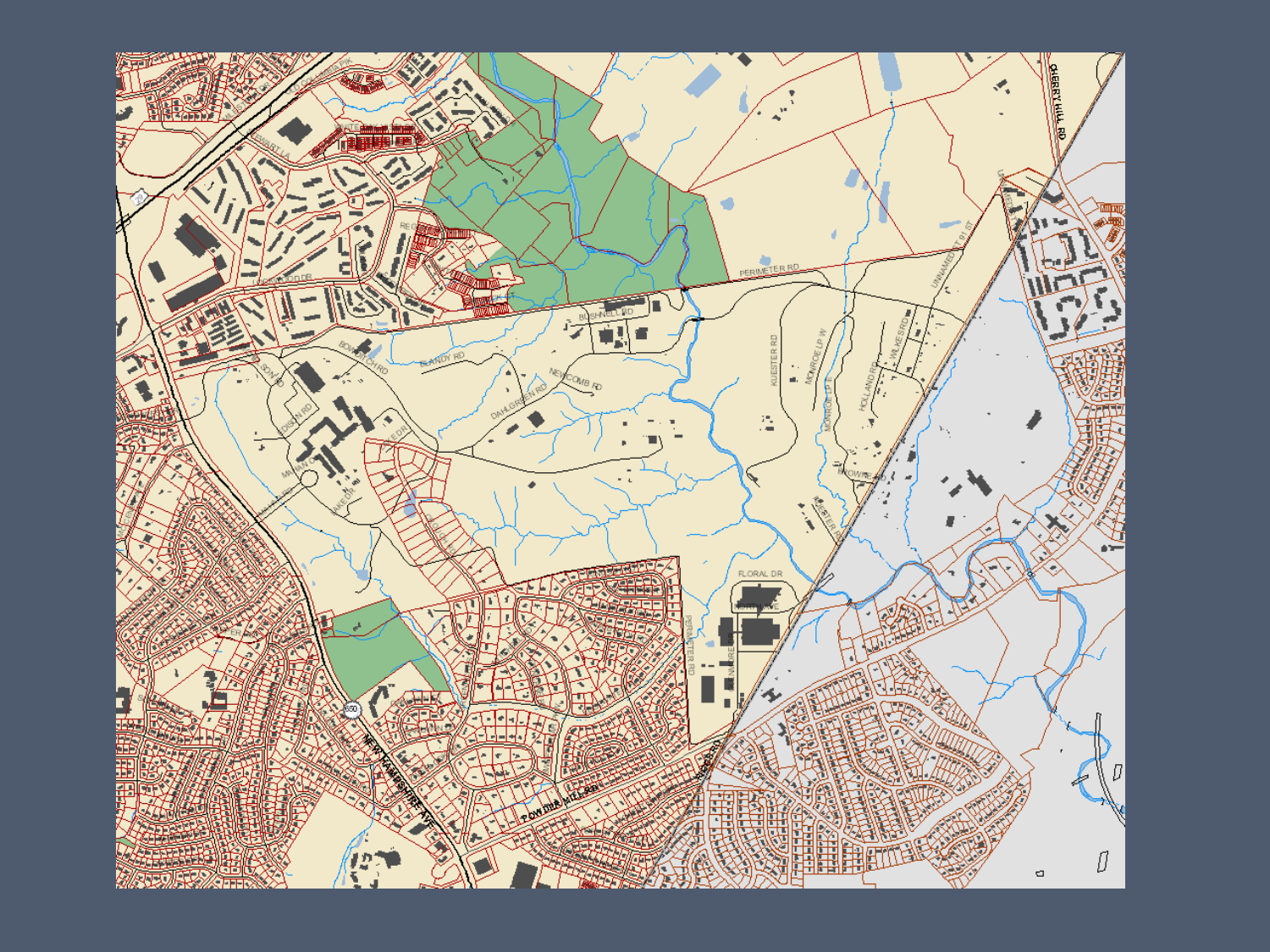## Recommendation – supported unanimously by PB on 7.11.2013

Add to Locational Atlas

Designate on Master Plan for Historic Preservation Has architectural and historical significance Meets Criteria 1a, 1c, 2a, 2e

1a. Has character, interest or value as part of the development, heritage or cultural characteristics of the county, state, or nation; 1c. Is identified with a person or group of persons who influenced society

2a. Embodies the distinctive characteristics of a type, period, or method of construction

2e. Represents an established and familiar visual feature of the neighborhood, community or county due to its singular physical characteristic or landscape.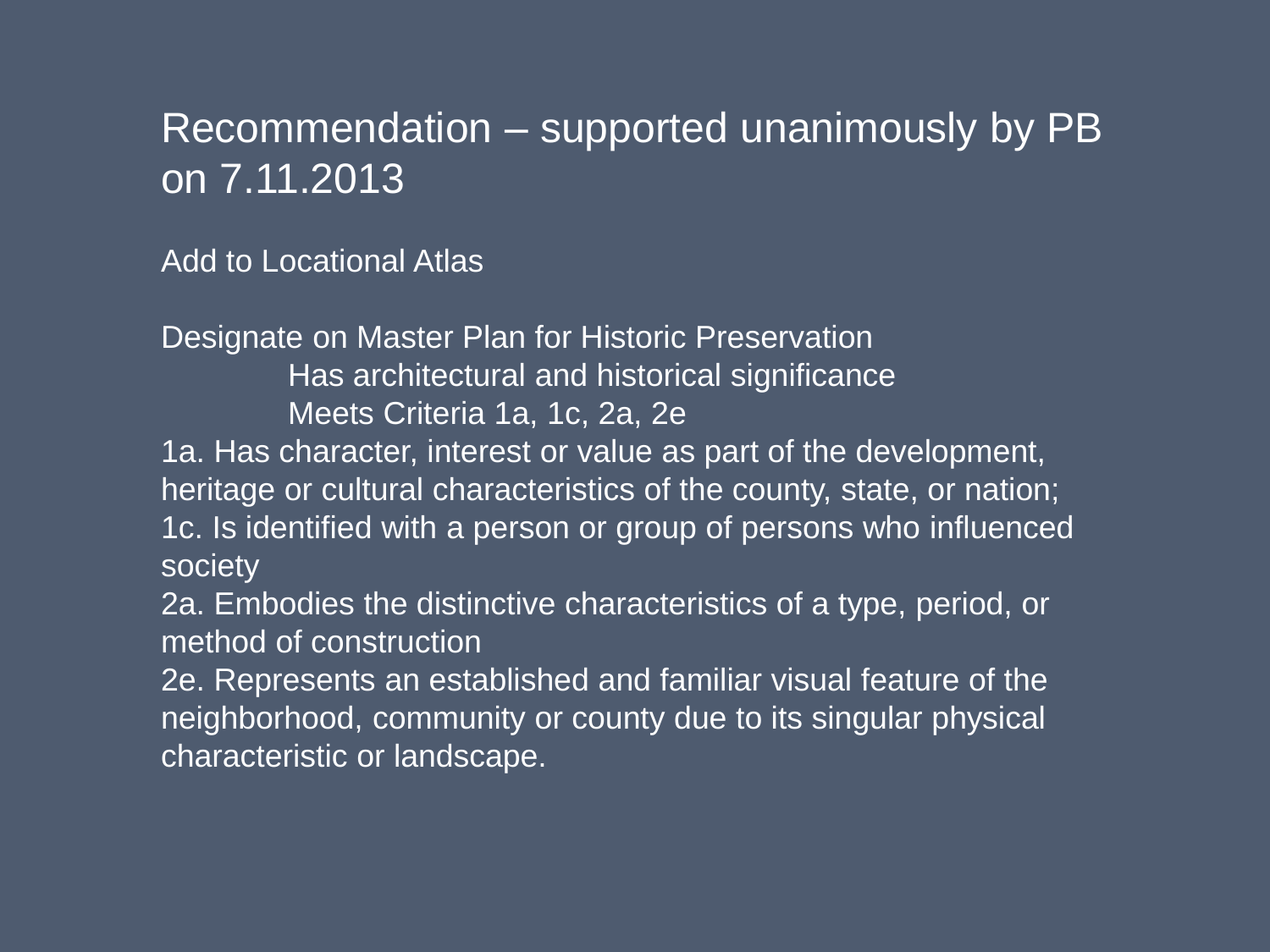